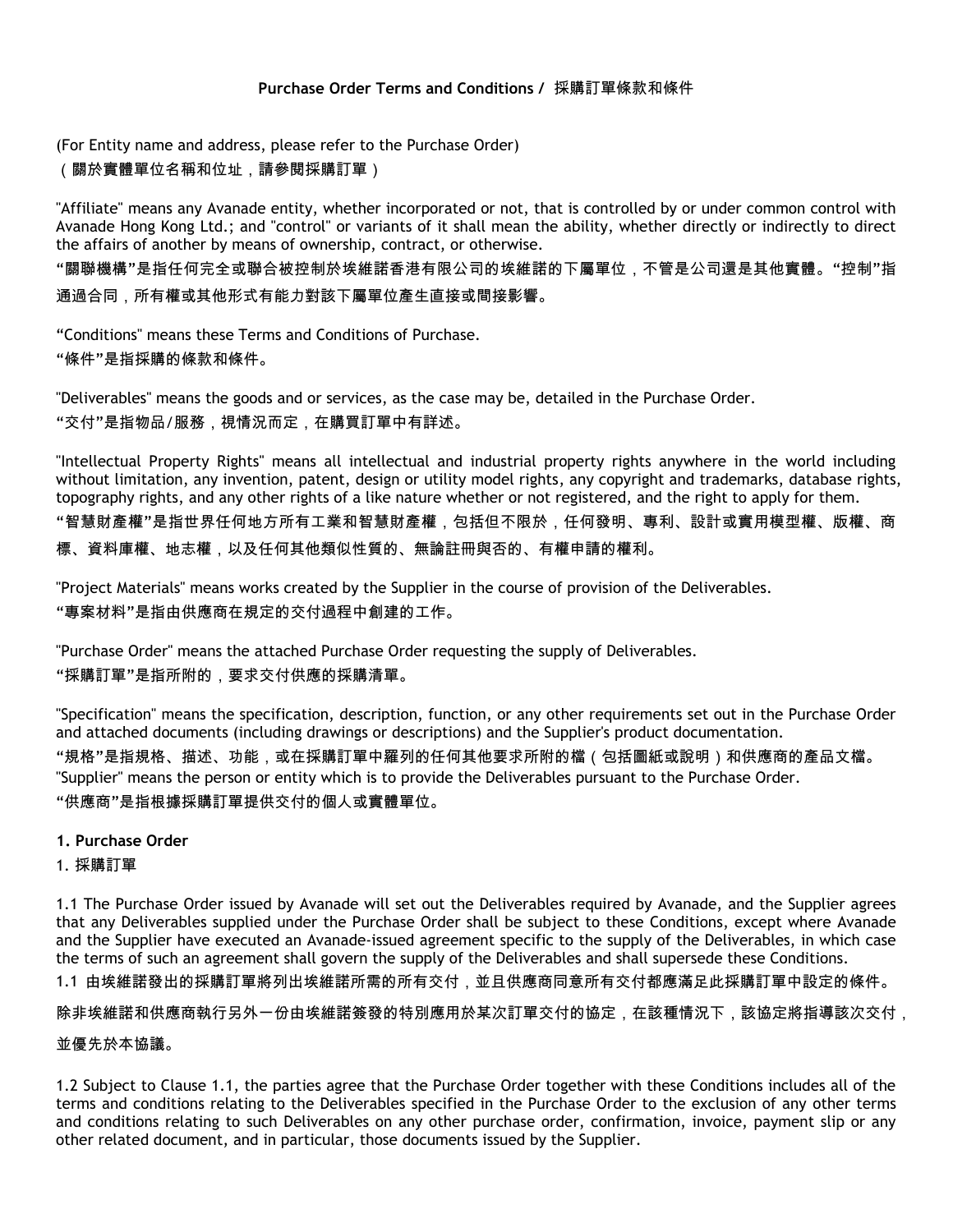1.2 根據條款 1.1,雙方同意本採購訂單及有關條款將包括所有的與本次採購相關的條款和約定。其他的採購訂單,確認書,

#### 發票,支付單據等類似檔,特別是供應商獨自簽發的檔上所列出的採購條款和約定均和本採購無關且不能取代本協議。

1.3 In the event that the Supplier has to design, develop or manufacture goods specified on the Purchase Order specifically for Avanade, the Supplier shall submit to Avanade a prototype and/or plans for approval. The Supplier must obtain written confirmation from Avanade that the prototype and/or plans have been accepted and full production of the goods can commence before commencing the work. Avanade will not be liable to reimburse any costs incurred by the Supplier prior to receipt of this written confirmation.

1.3 當供應商專門為埃維諾設計,開發或製造採購訂單上指定的貨物時,供應商應向埃維諾提交擬交付貨物的樣品和(或) 計畫並請求批准。供應商在開始批量生產前必須獲得埃維諾的書面確認, 確認該擬交付貨物的樣品和計畫可被接受,並且 告知供應商可以按樣和計畫開始批量生產。埃維諾將不承擔或補償供應商任何此前發生費用。

#### **2. Delivery**

2. 交付

2.1 The Deliverables shall be delivered or performed on the date and at the place specified in the Purchase Order.

2.1 交付應在採購訂單指定的日期和地方執行。

2.2 Unless expressly agreed otherwise in writing the Deliverables shall be delivered during Avanade's normal business day. Delivery and any other costs associated with the supply of the Deliverables shall be at the Supplier's own expense unless otherwise stated on the Purchase Order.

2.2 除非以書面形式明確約定,交付應當在埃維諾正常工作日進行。除非在採購訂單中另有說明,供應商應承擔交付和提供

# 交付相關的所有費用。

2.3 Avanade's signature given on any delivery note or other documentation presented for signature in connection with delivery of the Deliverables is evidence only of the number of packages received, and not evidence of actual quantity, quality or condition of Deliverables.

2.3 送貨單的埃維諾簽名或其他交付運送相關文件上的簽名僅是收到的包裹數量的證據,而不是交付實際數量、品質或條件

# 的證據。

# **3. Specifications and Rejection**

# 3. 規範書和拒收條款

3.1 The Deliverables must conform in all respects with the Specifications. All goods in the Deliverables must be of sound materials, workmanship and (where the Supplier is responsible for this) design, and shall be equal in all respects to relevant samples or patterns provided by or accepted by Avanade. All services in the Deliverables shall be performed in a sound manner and shall be free from all defects including (to the extent that the Supplier is responsible for design) defects in design or installation.

3.1 交付件必須符合規範書所有的規則。所有交付物品必須有可靠的的原料和設計,並且必須和埃維諾確認接受的有關樣品

或形式等同。所有需交付的服務應可靠,並避免缺陷包括在(如果責任在供應商)設計或安裝時遇到的缺陷。

3.2 All Deliverables must pass Avanade's acceptance tests. Avanade shall be entitled to reject all Deliverables that do not meet the provisions of Clause 3.1. If by the nature of the Deliverables any defects or any failure to conform with Clause 3.1 does not or would not become apparent (despite the carrying out of any examination) until after use, Avanade may reject the same even after a reasonable period of use.

3.2 所有的交付需要通過埃維諾的接受測試。埃維諾有權拒收所有的不符合 3.1 條款要求的交付件。如果某些不符合 3.1 要

求的缺陷知道使用後才被發現(儘管已執行過測試),即使已經經過了一段合理的使用期,埃維諾同樣有權拒收。

3.3 Any Deliverables rejected under Clause 3.2 must at Avanade's request be replaced or re-performed as the case may be by the Supplier at the Supplier's expense. Alternatively, Avanade may elect (at Avanade's option) to cancel the Purchase Order pursuant to Clause 9 in respect of the Deliverables in question and the whole of the remainder of the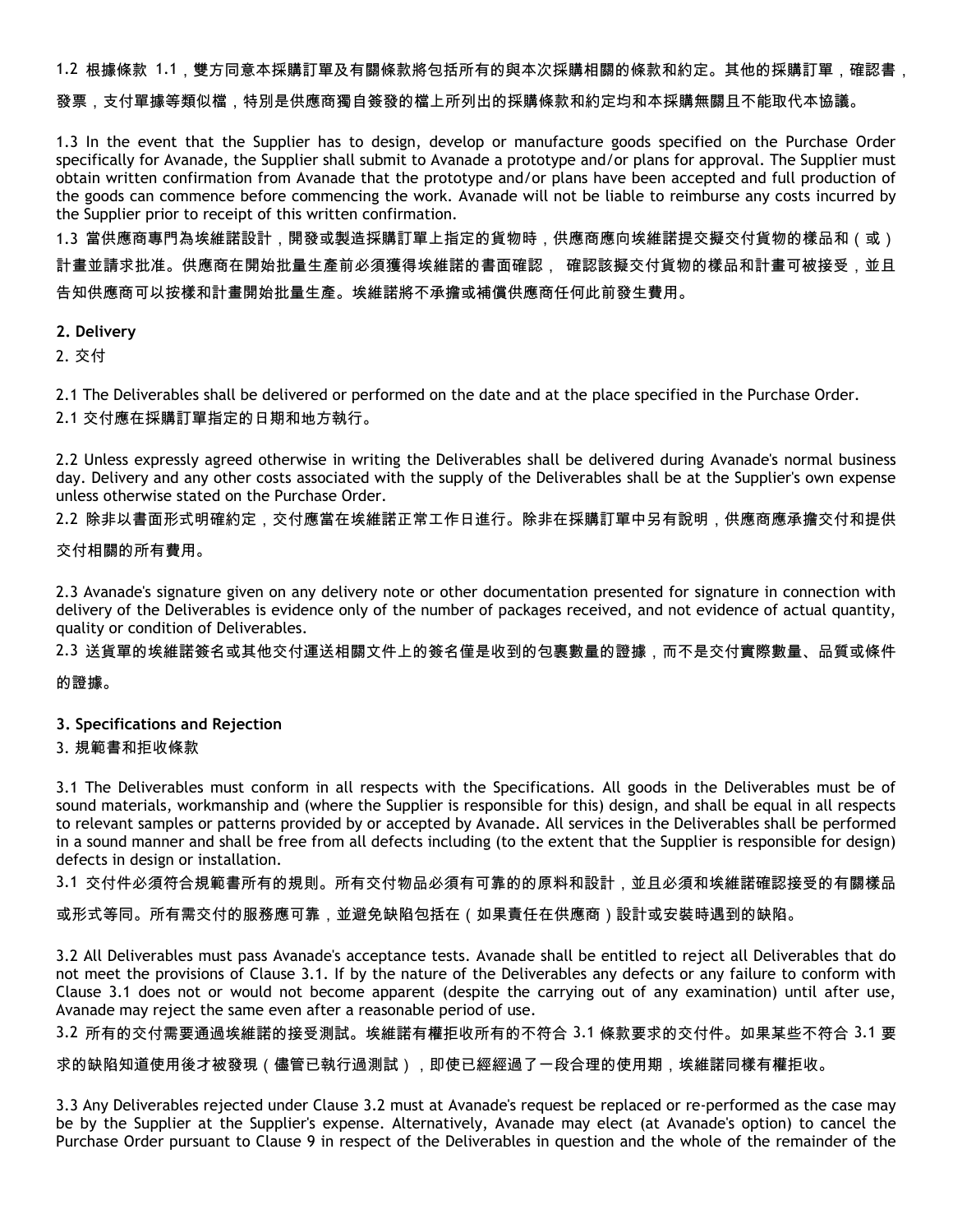Deliverables (if any) covered by the Purchase Order. All rejected Deliverables will be returned to the Supplier at the Supplier's expense.

3.3 所有根據條款 3.2 被拒收的交付,應根據埃維諾的要求被替換或者返工,並由供應商承擔相關費用。或者,埃維諾可以

根據條款 9 選擇取消採購訂單中有問題的交付及剩餘的交付。所有被拒的交付將被退回供應商,並由供應商承擔有關費用。

3.4 The Deliverables shall be in accordance with any applicable local or international standards. The Deliverables shall comply at the time of delivery or performance with all relevant requirements of any applicable statute, statutory rule or order or other instrument having the force of law.

3.4 交付應遵守任何適用的當地法律或國際章程。交付需要履約交貨期適用的有關法規,或其他具有法律效力的文書規定。

3.5 Notwithstanding Avanade's rights under Clauses 3.3, Avanade shall be entitled to return any goods to the Supplier for a full refund within 15 days of delivery without incurring any costs or charges whatsoever.

3.5 除條款 3.3 中提及到的埃維諾拒收交付件的權利,埃維諾能夠在 15 天內退還物品並拿回全額貨款,且無需支付任何費

用。

# **4. Inspection**

4. 檢查

4.1 The Supplier shall permit Avanade access to its premises at any reasonable time in order to inspect the Deliverables in the course of manufacture, provision or storage. If, as a result of such inspection, Avanade is not satisfied that the Deliverables will comply with the Purchase Order, it shall notify the Supplier in writing and the Supplier shall, as soon as possible, take all necessary steps to ensure compliance. An inspection or notification by Avanade shall not relieve the Supplier of its obligations under the Purchase Order.

4.1 供應商應允許埃維諾在任何合理的時間進入其廠房,檢查交付物品的製造,供應或存儲的過程。如果經檢查,埃維諾認

為交付沒有遵守採購訂單,應當以書面形式通知供應商。供應商應儘快採取一切必要步驟,以確保遵守。埃維諾的視察或通

知不會免除採購訂單中供應商的義務。

# **5. Property and Risk**

# 5. 財產和風險

5.1 Property and risk in goods shall pass to Avanade when they are delivered in accordance with Clause 3. Such passing of property and risk shall be without prejudice to any right of rejection arising under these Conditions.

5.1 當交付按條款 3 進行時,財產和風險應轉交給埃維諾。這種財產和風險的轉移,不得損害本協議中約定的任何"拒收"的

有關權利。

# **6. Prices and Payment**

6. 價格和支付

6.1 Prices and the currency shall be as specified in the Purchase Order. For the avoidance of doubt, prices will be the final price including all the related taxes, which shall be applied in addition to the prices where applicable. If required by Avanade, the detailed price list should also be provided, such as the taxes, service charges, etc.

6.1 價格和貨幣應在採購訂單中指定。為免疑問,價格為含稅總價,包括有關的物品和服務稅費。若埃維諾有要求,供應商

應提供價格明細,列出諸如稅費,服務費的分項內容。

6.2 No increase in price shall be made or accepted unless agreed in writing by Avanade.6.2 除非經埃維諾書面同意,價

格不應增加。

6.3 The Supplier shall submit an invoice once the Deliverables have been delivered. Original invoices shall normally directly be submitted by mail to the requestor.

6.3 一旦交付已完成,供應商應提交發票。發票原件應直接寄/交給請購人。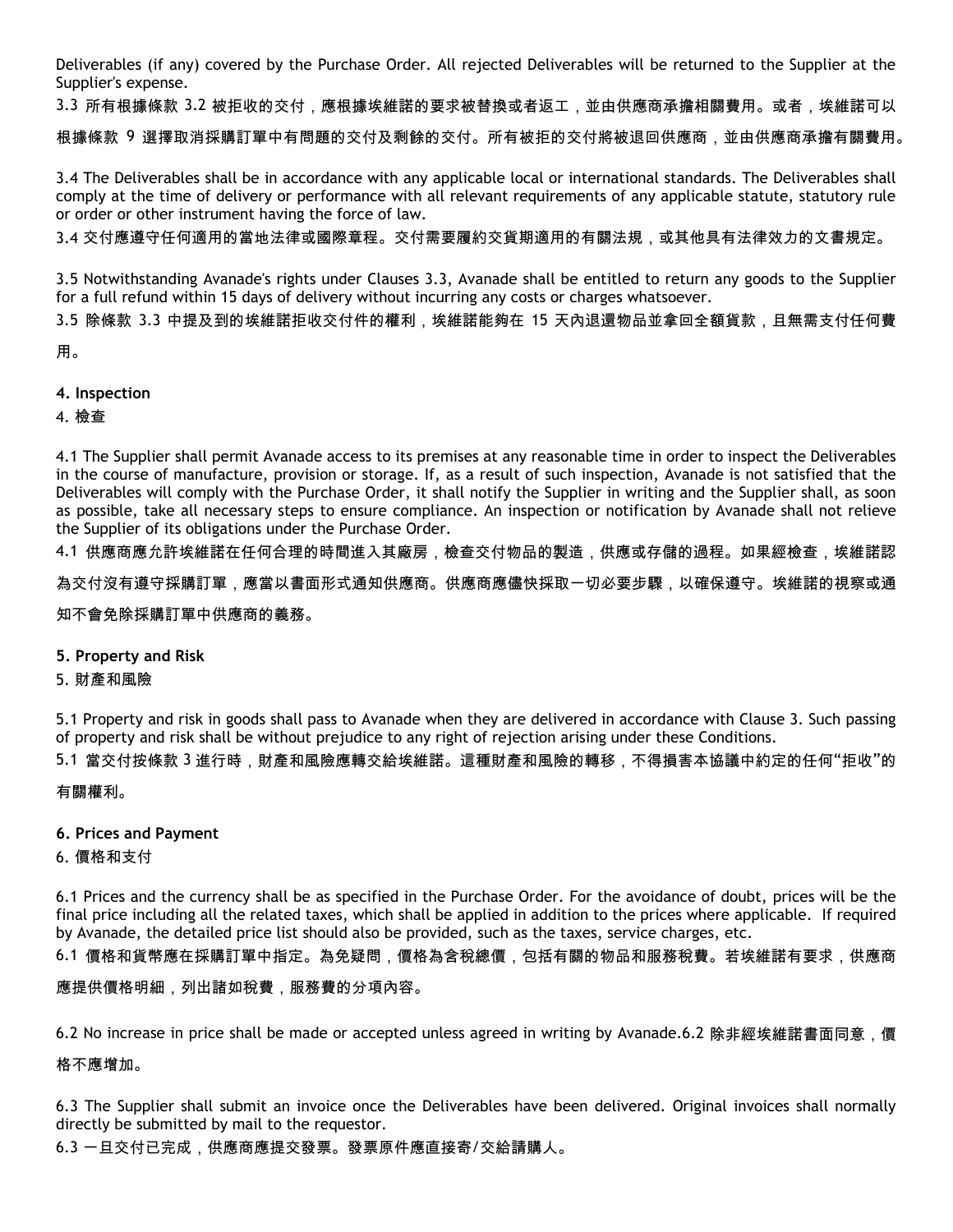6.4 Avanade shall pay the Supplier after 30 days of receipt of a correct and duly submitted invoice, according to official billing date.

6.4 埃維諾在收到準確、正式提交的發票後,根據正式開票日期,埃維諾於 30 天后將款項支付到供應商的帳戶。

6.5 If Avanade disputes any prices or charges in an invoice, it shall notify Supplier within ten (10) business days of receipt of the relevant invoice, identifying clearly the disputed part of the relevant invoice. Supplier shall cancel the original invoice and reissue an invoice for the undisputed amount within 5 days.

6.5 如果請購人對於發票中的任何價格或收費有異議,應當在收到有關發票十(10)個工作日內通知供應商,闡明發票有異 議的部分。供應商應取消原始發票,並在 5 天之內重新出具無異議金額的發票。

6.6 The parties shall promptly investigate any disputed invoice and will act reasonably to seek to resolve the dispute. Any disputed invoice or part of an invoice agreed by Avanade to be payable following resolution shall be re-invoiced as appropriate. Notwithstanding the foregoing, Supplier shall continue to provide the deliverables as if the dispute did not exist.

6.6 雙方應當及時調查任何有爭議的發票,採取合理的行動,以尋求解決爭端。任何有爭議的應付發票或發票的一部分,應 遵循協議重新開具。即便存在發票爭議,供應商仍應繼續履約提供交付。

6.7 Supplier shall be responsible for ensuring that all information on invoices is complete and accurate, and that specific reference is made to financial charge codes, purchase order numbers or job numbers submitted by Avanade personnel.

6.7 供應商應負責保證所有發票的資訊是完全和準確的,並確保在發票上標注出對應的由埃維諾方面提供的採購訂單號,合

同編號。

# **7. Intellectual Property Rights**

#### 7. 智慧財產權

7.1 The Supplier warrants that neither the sale nor use of goods nor the performance or provision of the Deliverables will infringe any local or foreign copyright, patent or trade mark.

7.1 供應商應保證物品的銷售,使用,交付的性能和供應不侵犯任何當地或外國的版權、專利或者商標。

7.2 The Supplier shall indemnify Avanade from all actions, costs, claims, demands, expenses and liabilities whatsoever resulting from any actual or alleged infringement as set out in Clause

7.2 供應商應向埃維諾賠償條款 7.1 中羅列的任何實際或涉嫌的侵權行為:費用,索賠,要求,費用和負債。而且,供應商 應維護或協助埃維諾(由埃維諾決定)在這方面任何可能遇到的的訴訟辯護。

7.3 In the event of such claim or action, the Supplier shall do all things and take such action (including procuring any required licenses, consents or authorisations or modifying or replacing any infringing item) without charge to Avanade as shall be necessary to prevent or remedy (without detracting from the overall functions or performance) any infringement, provided that Avanade will use reasonable endeavors to mitigate its loss; the Supplier shall at all times act in such a way as to minimise interruption and disruption to the operation of Avanade's business.

7.3 在此類索賠或訴訟的事件中,供應商應採取一切必要行動(包括購買任何所需的許可證,同意,授權,修改或替換任何

侵權專案)且不應向埃維諾收取任何費用,以防止或補救(不影響整體功能或性能)任何的侵權。埃維諾將盡合理的努力以

減輕其損失;供應商應努力減少對森哲的業務運作的中斷和干擾。

7.4 All Intellectual Property Rights in any of the Supplier's pre-existing materials used in the provision of the Deliverables to Avanade shall be owned by the Supplier. Notwithstanding the above, the Supplier hereby grants Avanade an irrevocable royalty free license to use, copy or modify such pre-existing materials for its internal business purposes.

7.4 供應商擁有其任何已有的,為埃維諾提供交付中使用到的原材料的所有智慧財產權。但是供應商特此授予埃維諾不可撤 銷的免版稅許可,同意其以內部業務為目的,複製或修改此類已有材料。

7.5 The Intellectual Property Rights in the Project Materials shall vest upon creation in Avanade. In the event that the Supplier requests and Avanade grants written consent such that the Intellectual Property Rights for specific Project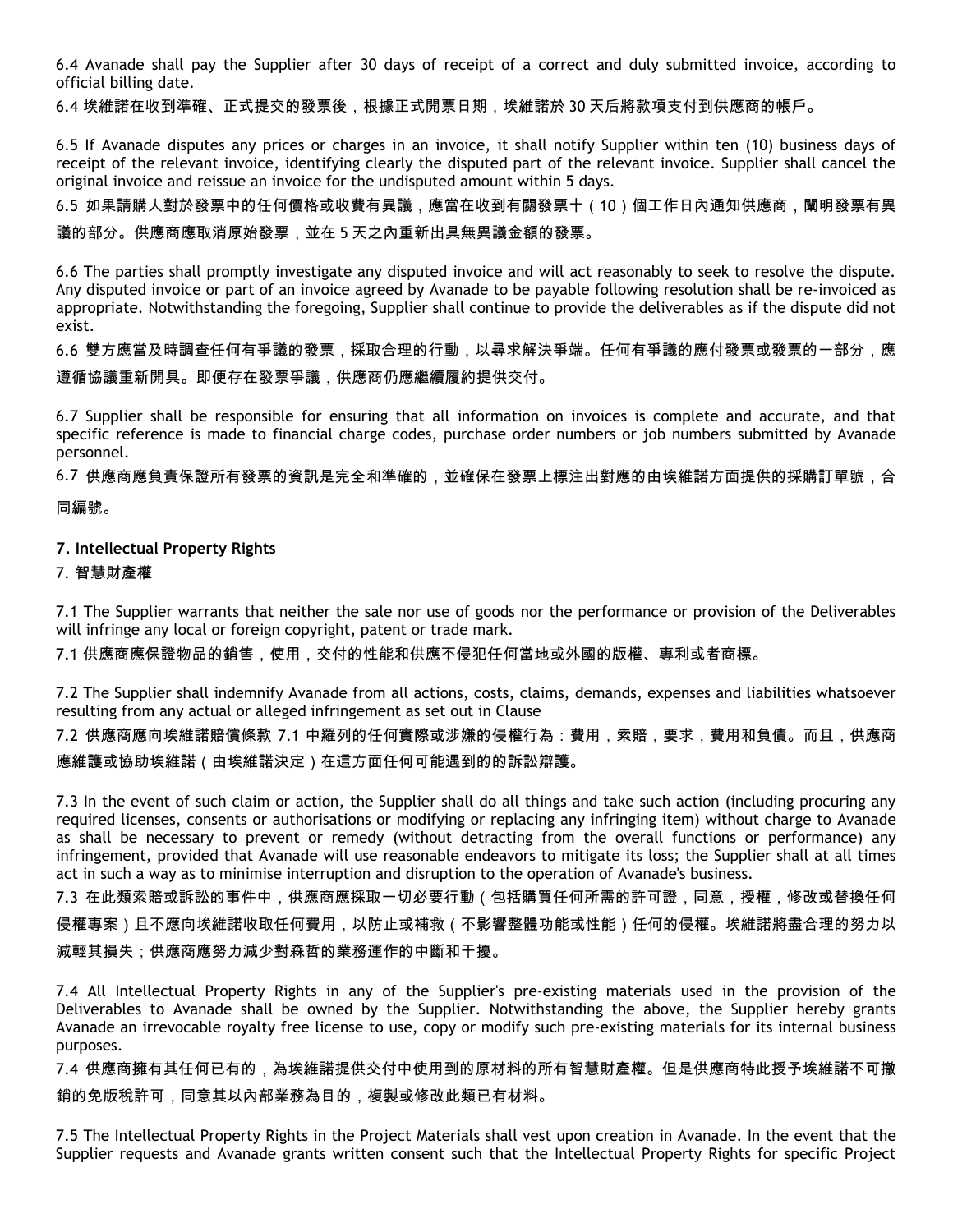Materials are not assigned to Avanade, the Supplier hereby grants to Avanade and its Affiliates an irrevocable royalty free licence to use, copy or modify the Project Materials with a right to sublicense those Project Materials to third parties for any purposes intended by Avanade and notified to the Supplier from time to time.

7.5 專案材料的智慧財產權應歸屬埃維諾。如果供應商要求,經埃維諾書面同意,某些特定的項目材料的智慧財產權不屬於 埃維諾,供應商特授予埃維諾及其關聯機構不可撤銷的免版稅權利,可複製或修改項目材料,並有權以任意目的轉授這些專 案材料給協力廠商,並不時的通知供應商。

#### **8. Cancellation**

8. 取消

8.1 If a party is delayed or prevented from performing its obligations under the Purchase Order by circumstances beyond its reasonable control (including acts of God, war, riot etc.), such performance shall be suspended and if it cannot be completed within a reasonable time after the due date as specified in the Purchase Order, the Purchase Order may be cancelled by the other party.

8.1 如果有一方因不可抗力(包括天災,戰爭,動亂等等)無法按時履約,其合理可控交付應相應延期。但是如果不能在約 定到期日後的合理時間內完成交付,另一方可以取消採購訂單。

8.2 Subject to Clause 8.1, Avanade reserves the right to cancel the whole or any part of the Purchase Order or any consignment on account thereof if the same is not completed in all respects in accordance with the instructions and Specifications specified in the Purchase Order and with the foregoing conditions, in particular with Clauses 2.1, 3.1, and 3.4, compliance with which by the Supplier is of the essence and a fundamental condition of these Conditions. If Avanade cancels the whole or any part of a Purchase Order or consignment it shall only be obliged to pay the Supplier in relation to such items of the Purchase Order or consignment that have been expressly accepted by it. In the event of Avanade cancelling the Purchase Order as to all or any of the Deliverables covered thereby, Avanade shall be entitled to purchase from a third party a like quantity of Deliverables of similar description and quality and in that event the Supplier shall be liable to reimburse to Avanade on demand all additional expenditure incurred by Avanade in connection with Avanade's said cancellation including any increase in price over that stated on the Purchase Order.

8.2 根據條款 8.1,埃維諾將根據採購訂單中約定的指導和技術規格(特別 2.1,3.1,3.4 這幾個需要供應商遵循的重要的基礎 的條款,並根據事態發展情況,保留取消全部或者部分採購訂單或委託的權利。 如果埃維諾取消全部或者部分採購訂單或 委託,埃維諾僅有責支付供應商埃維諾已接受的與相關訂單或委託有關的物品。如果埃維諾因此取消所有或部分的採購訂單, 埃維諾有權從協力廠商買進相同數量的類似品質的物品和服務,在此情況下,供應商有責任償還埃維諾所有的與取消此採購 訂單相關的額外支出,包括多於本採購訂單所約定的採購費用支出。

# **9. General**

9. 總則

9.1 The Supplier agrees:

(a) that it shall comply, and warrant that it has complied, with applicable data protection laws and regulations (together, the "Data Protection Laws") and Avanade's data privacy policy; and

(b) that it shall not, by any act or omission, put Avanade in breach of any of the Data Protection Laws, in connection with the Purchase Order.

9.1 供應商同意:

(a) 應遵守,並保證已遵守資料保護的法律和法規(統稱"資料保護法")和埃維諾公司的資料隱私政策

(b) 不得以任何的行為或不作為,在與埃維諾的採購訂單中違反任何資料保護法

9.2 The Supplier maintain in effect throughout the time required for Supplier to perform its obligations pursuant to these Conditions and for a period of one year thereafter, the following types of insurance at the following minimum amounts:

a. Public Liability insurance with limits of not less than \$10,000,000 per occurrence and in the aggregate and including the following: products and completed operations coverage; coverage for claims and lawsuits brought anywhere in the world. Such policy shall respond as primary and non-contributory to any other insurance.

b. Workers Compensation in compliance with local law.

c. Automobile Liability in compliance with local law.

d. Where Supplier provides professional services, Professional Indemnity insurance with limits of at least \$2,000,000 per claim and in the aggregate.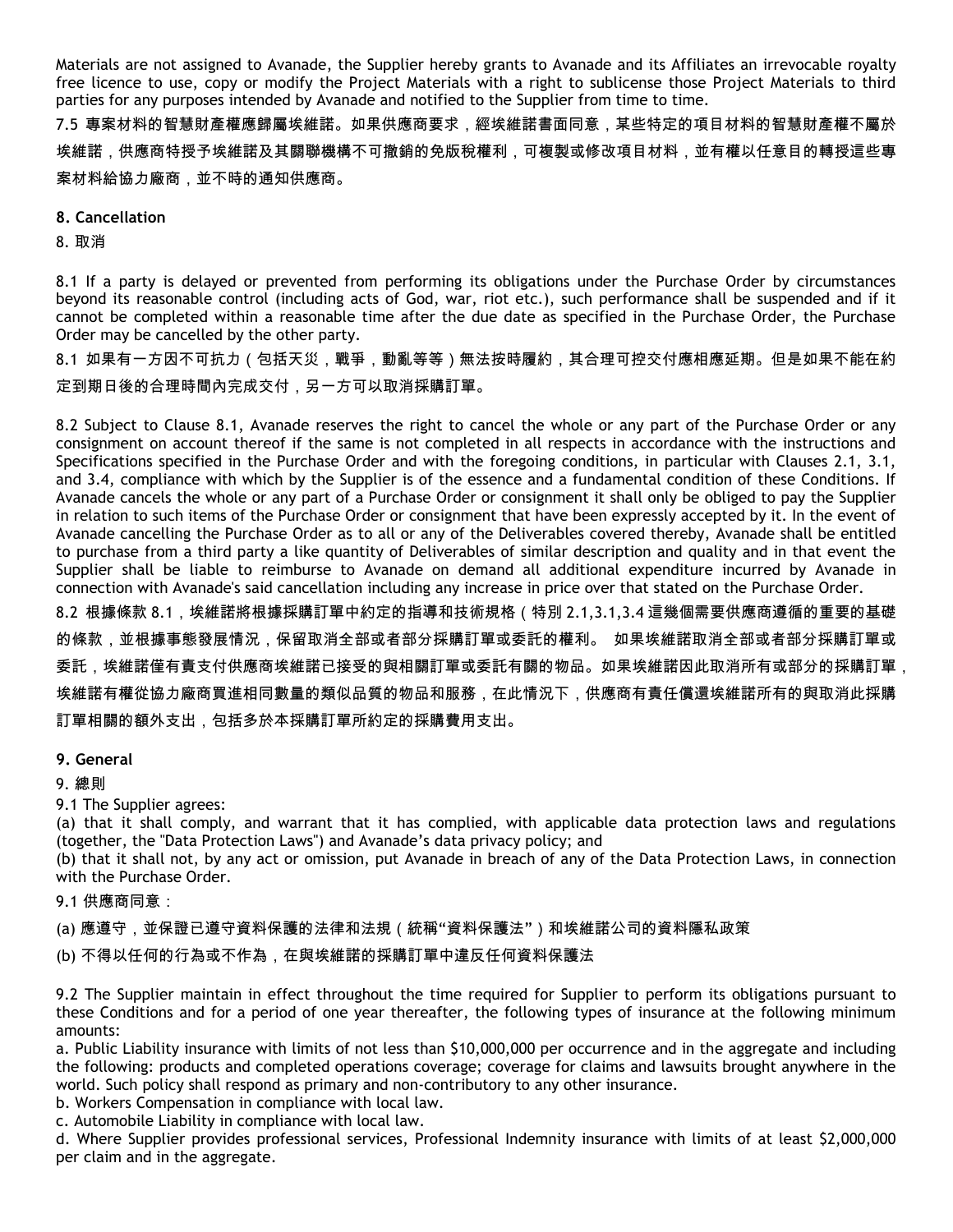9.2 供應商應在必要期間及其隨後一年內,履行以下條款約定的義務。以下是幾種保險的最低金額:

a. 公眾責任保險:累計總和不低於\$10,000,000,包括:產品和完成的操作範圍,世界任何地方的索賠和訴訟。此條款應作 為主要的,並不作用於任何其他保險。

b. 工人補償應遵守當地的法律。

c. 汽車責任應遵守當地法律。

d. 若供應商提供專業服務,專業補償保險,每筆總共索賠不超過至少 200 萬美元。

Supplier's insurance carrier must have an A.M. Best rating of A-VII or above (or equivalent rating from another recognized rating agency). Supplier shall name Avanade and its officers, directors, employees, agents, affiliates and subsidiaries as additional insured under the required Public Liability insurance. Supplier shall furnish certificates of insurance compliant with these requirements before providing products or services, at policy renewal and upon Avanade's request. If any of the foregoing insurance policies are cancelled or changed by Supplier or its insurer so as to affect the coverage required by these Conditions, Supplier shall notify Avanade in writing no less than thirty (30) days prior to such cancellation or change. Supplier shall cause its authorised subcontractors, agents, or assignees to maintain the same or substantially similar insurance coverage.

供應商的保險承運人必須有一個貝斯特 A-VII 或以上的評級(或其他認可的評級機構的同等評級)。供應商應根據所需要的 公眾責任保險,為埃維諾及其管理人員,董事,雇員,代理,關聯公司及子公司額外投保。供應商應在提供產品或服務前, 提供符合這些要求保險的證書,並根據埃維諾的要求續保。如果上述任何保險政策取消或由供應商或其保險公司更改,從而 影響這些條件的覆蓋範圍,供應商應在取消或更改的不少於三十(30)天之前書面通知埃維諾。供應商須安排其授權的分 包商,代理人,或者受讓人保持相同或本質上相似的保險。

9.3 All Purchase Orders and any information disclosed to the Supplier by Avanade in relation to the same is confidential and the Supplier will not divulge or disclose it to any third party without prior express consent in writing from Avanade. 9.3 所有採購訂單以及埃維諾披露給供應商的任何資訊是保密的。供應商在沒有事先以書面形式獲得埃維諾明確同意的情形 下,不得洩露或披露給任何協力廠商。

9.4 The Purchase Order shall not be assigned, charged, transferred or otherwise encumbered in whole or in part by the Supplier without the prior written consent of Avanade.

9.4 未經埃維諾公司的事先書面同意,供應商不得全部或部分分配,收取,轉移或以其他方式擔保採購訂單。

9.5 The Supplier shall not be relieved of any of the Supplier's obligations under these Conditions by the appointment of a subcontractor. The Supplier shall remain primarily liable for the acts or omissions of any subcontractors it appoints. 9.5 供應商的責任和義務不得因分包商的指定而免除。供應商仍應為任何指定分包商的行為或不作為承擔主要責任。

9.6 No delay or failure by either party to exercise any of its powers, rights or remedies under these Conditions shall operate as a waiver of them.

9.6 任何一方延遲或未能行使本協議約定條款所賦予的權力,權利或補救,不得被視為放棄該權力,權利,或補救。

9.7 If any part of these Conditions are found by a court of competent jurisdiction or other competent authority to be invalid, unlawful or unenforceable then such part will be severed from the remainder of these Conditions which will continue to be valid and enforceable to the fullest extent permitted by law.

9.7 如果這些條款的任何部分在管轄權的法院或者其他主管機關視為無效,非法或不可執行,則該部分將被切斷,條款的其

#### 餘部分將繼續有效並執行法律規定的最大允許範圍。

9.8 Subject to Clause 1.1, the Purchase Order contains the entire agreement between the parties and supersedes all negotiations, representations and proposals (written and oral) relating to its subject matter.

9.8 根據條款 1.1 採購訂單包含雙方的整個協定,並取代所有相關的談判,交涉和建議(書面和口頭)。

9.9 These Conditions or document made a part hereof or agreed to in connection herewith may not be amended, modified or waived in any respect whatsoever except in writing signed by the parties.

9.9 條件或檔不得在原文或附加進行修正、修改或放棄,除非雙方書面簽字。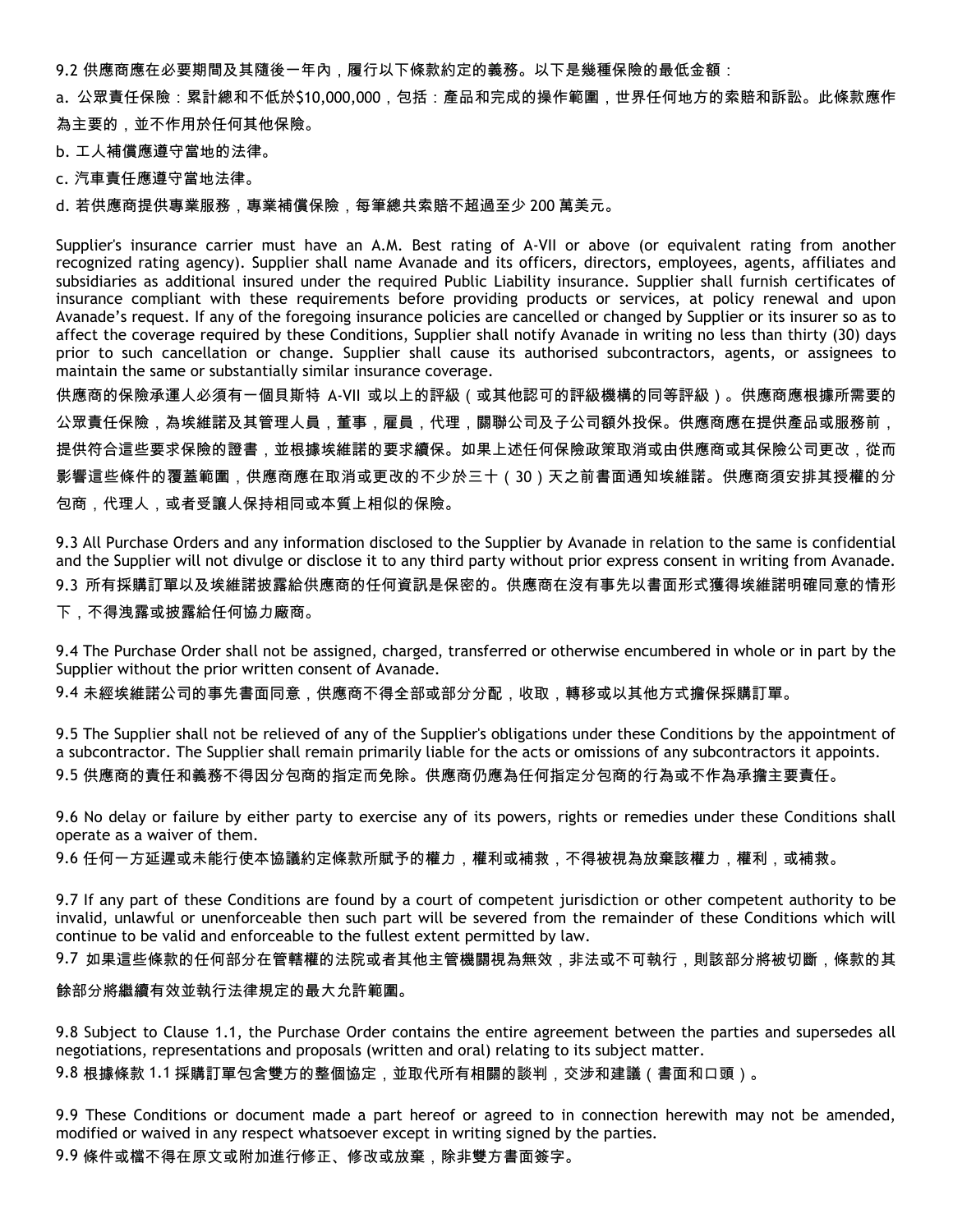9.10 The parties hereby agree that the provisions of Clauses 7, 9.1, and 9.3 shall survive any termination of these Conditions.

9.10 雙方同意條款 7, 9.1 和 9.3 在本條約中止後仍然有效。

9.11 The Supplier acknowledges that it is engaged as an independent contractor, and nothing in these Conditions or any Purchase Order shall be deemed or construed to create a joint venture, partnership, or employee/employer relationship between Supplier and Avanade.

9.11 供應商承認作為一個獨立的承包商,本條款或訂單不應被視為或解釋為供應商和埃維諾存在合資合作夥伴關係,或雇

員/雇主之間的關係。

9.12 These Conditions and any Purchase Order shall not be an exclusive agreement between the parties. Nothing shall prevent Avanade from procuring services which are the same as or similar to the Deliverables from any third party. 9.12 條件和訂單不應是雙方的排他性協議。不得阻止埃維諾從協力廠商採購相同或類似的支付。

9.13 Each party agrees that it has not been induced to agree to these Conditions by any representation other than that expressly set out herein or in any Purchase Order.

9.13 雙方同意本協議條款的制定沒有受到任何其他協議上未列出的行為表現的誘導。

9.14 Compliance with Laws. Supplier warrants that it is in compliance with all applicable local and international laws, regulations and standards, including but not limited to, those relating to the design, manufacture, testing, labelling, sale and transportation of the Deliverables. Supplier will comply at all times with all applicable laws and regulations of any jurisdiction in which Supplier acts, including without limitation the U.S. Foreign Corrupt Practices Act ("FCPA") and all other anti-bribery laws. A summary of the requirements of the FCPA and Avanade's anti-bribery policy is attached in the Schedule appended to these Conditions.

9.14 遵守法律。供應商保證遵守所有適用的當地和國際法律,法規和標準,包括但不限於,相關的交付設計,製造,測試, 標籤,銷售和運輸的。供應商在任何時候都將遵守司法管轄區中所有適用的供應商行為的法律和法規,包括但不限於美國海 外腐敗行為法("反海外腐敗法")和所有其他的反賄賂法。反海外腐敗法和埃維諾的反賄賂政策的要求的匯總,附於附加 條件中。

9.15 Avanade is committed to conducting its business free from unlawful, unethical or fraudulent activity. Suppliers are expected to act in a manner consistent with the ethical and professional standards of Avanade as described in the Avanade Supplier Standards of Conduct, including prompt reporting of unlawful, fraudulent or unethical conduct. A copy of the Supplier Standards of Conduct can be found at: http://www.Avanade.com/SupplierStandardsOfConduct

9.15 埃維諾致力於開展合法、道德的、無欺詐行為的業務。如埃維諾供應商行為準則中所述,供應商將與埃維諾的道德和

專 業 標 準 相 一 致 , 包 括 非 法 , 欺 詐 或 不 道 德 行 為 的 速 報 。 供 應 商 行 為 準 則 的 副 本 詳 見

http://www.Avanade.com/SupplierStandardsOfConduct

9.16 Avanade is committed to conducting its business free from unlawful, unethical or fraudulent activity. Suppliers are expected to act in a manner consistent with the ethical and professional standards of Avanade as described in the Avanade Supplier Standards of Conduct, including prompt reporting of unlawful, fraudulent or unethical conduct. A copy of the Supplier Standards of Conduct can be found at Avanade.com/SupplierStandardsOfConduct.

9.16 埃維諾致力於開展合法、道德的、無欺詐行為的業務。如埃維諾供應商行為準則中所述,供應商將與埃維諾的道德和

專 業 標 準 相 一 致 , 包 括 非 法 , 欺 詐 或 不 道 德 行 為 的 速 報 。 供 應 商 行 為 準 則 的 副 本 詳 見

Avanade.com/SupplierStandardsOfConduct.

Avanade has established reporting mechanisms and prohibits retaliation or other adverse action for reporting violations of these standards. To report a serious concern, please call the Avanade Business Ethics Line at +1 312 737 8262, available 24 hours a day, seven days a week (you can reverse the charges) or visit the encrypted website at [http://www.avanade.com/en-us/Pages/code-of-ethics.aspx.](http://www.avanade.com/en-us/Pages/code-of-ethics.aspx) You should use the Ethics Line only to make a good faith claim. Avanade takes all allegations seriously.